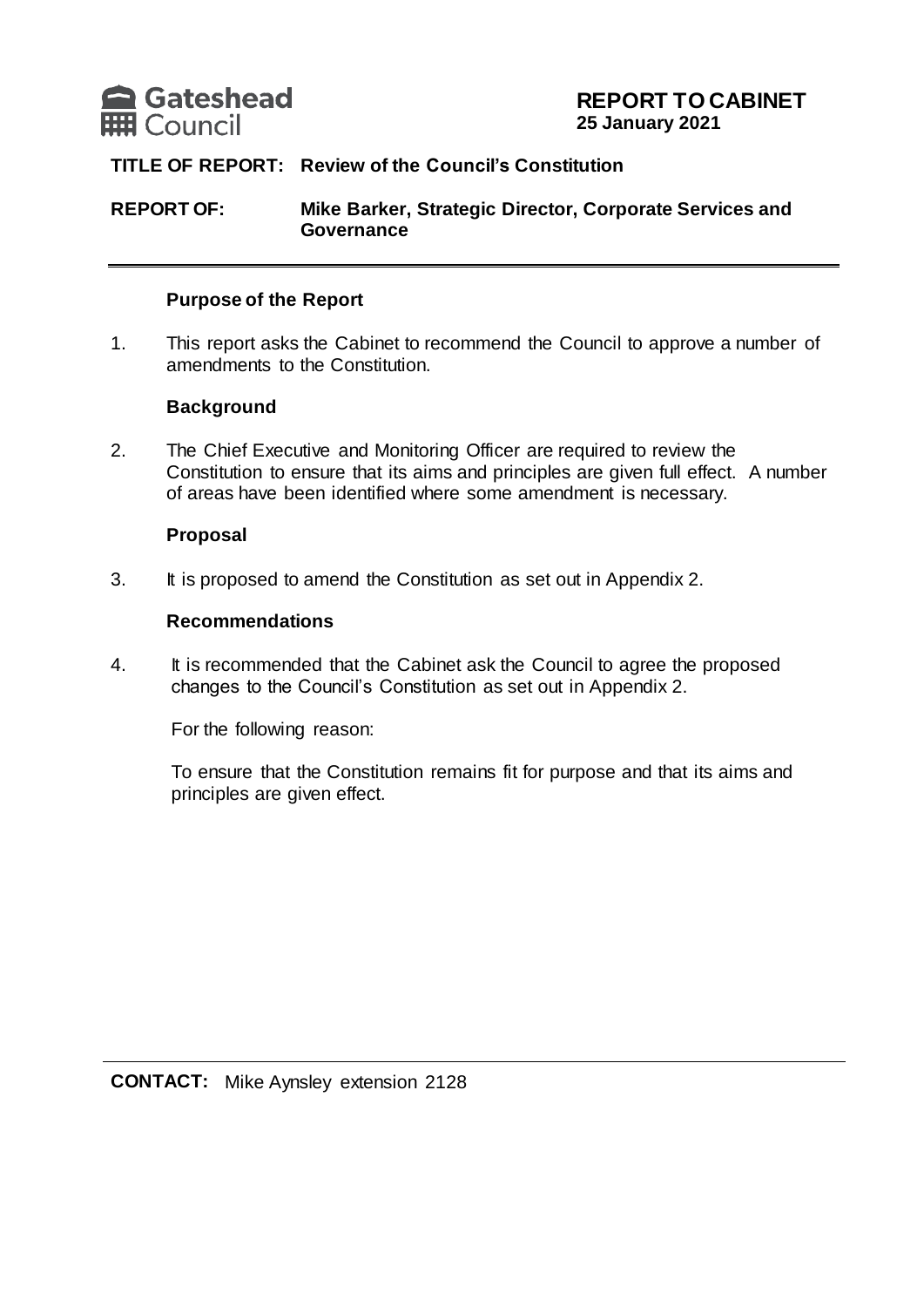## **Policy Context**

1. The Council is required by law (Local Government Act 2000) to prepare and maintain a constitution. Article 16.01 of the Council's Constitution requires the Chief Executive and Monitoring Officer to review the Constitution to ensure that its aims and principles are given full effect.

## **Background**

- 2. A number of amendments have been drafted which will maintain the effective operation of the constitution, clarify certain aspects and keep it up to date.
- 3. The proposed amended sections of the constitution are set out in Appendix 2.

### **Consultation**

4. No external consultation has been carried out.

### **Alternative Options**

5. No alternative options were considered as the Local Government Act 2000 requires the Council to keep its constitution up to date.

### **Implications of Recommended Option**

### **6. Resources**

- **a. Financial Implications -** The Strategic Director, Resources and Digital confirms that there are no direct financial implications resulting from this report.
- **b. Human Resources Implications** There are no human resources implications arising from this report.
- **c. Property Implications** There are no property implications arising from this report.
- **7. Risk Management Implication -** There are no risk management implications arising from the recommended option.
- **8. Equality and Diversity Implications -** There are no equality and diversity implications arising from the recommended option.
- **9. Crime and Disorder Implications -** There are no crime and disorder implications arising from the recommended option.
- **10. Health Implications –** There are no health implications arising from the recommended option.
- **11.Climate Emergency and Sustainability Implications -** There are no climate emergency or sustainability implications arising from the recommended option.
- **12. Human Rights Implications -** The Constitution already emphasises that the Council will promote equal opportunities in carrying out its functions